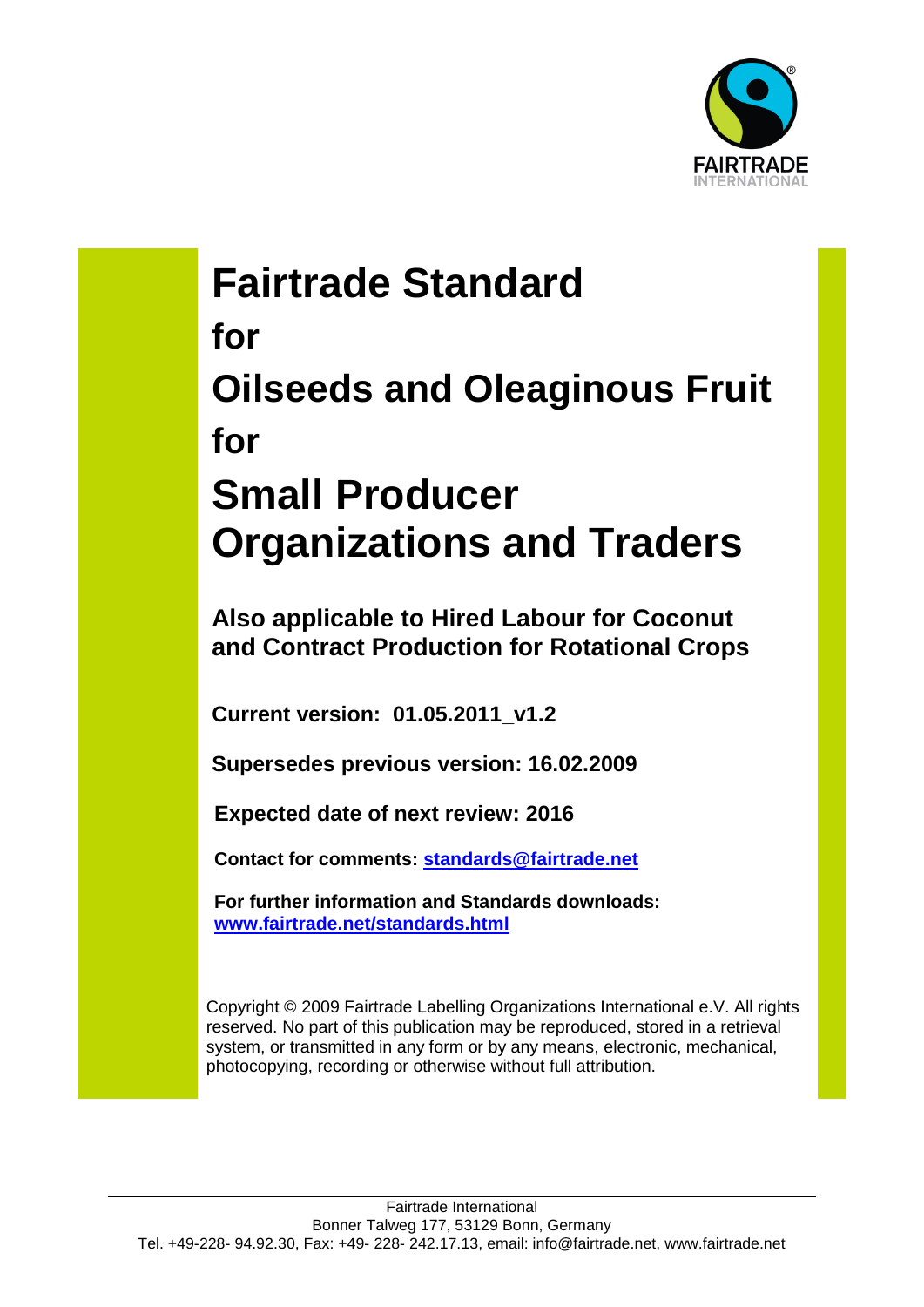# **Table of Contents**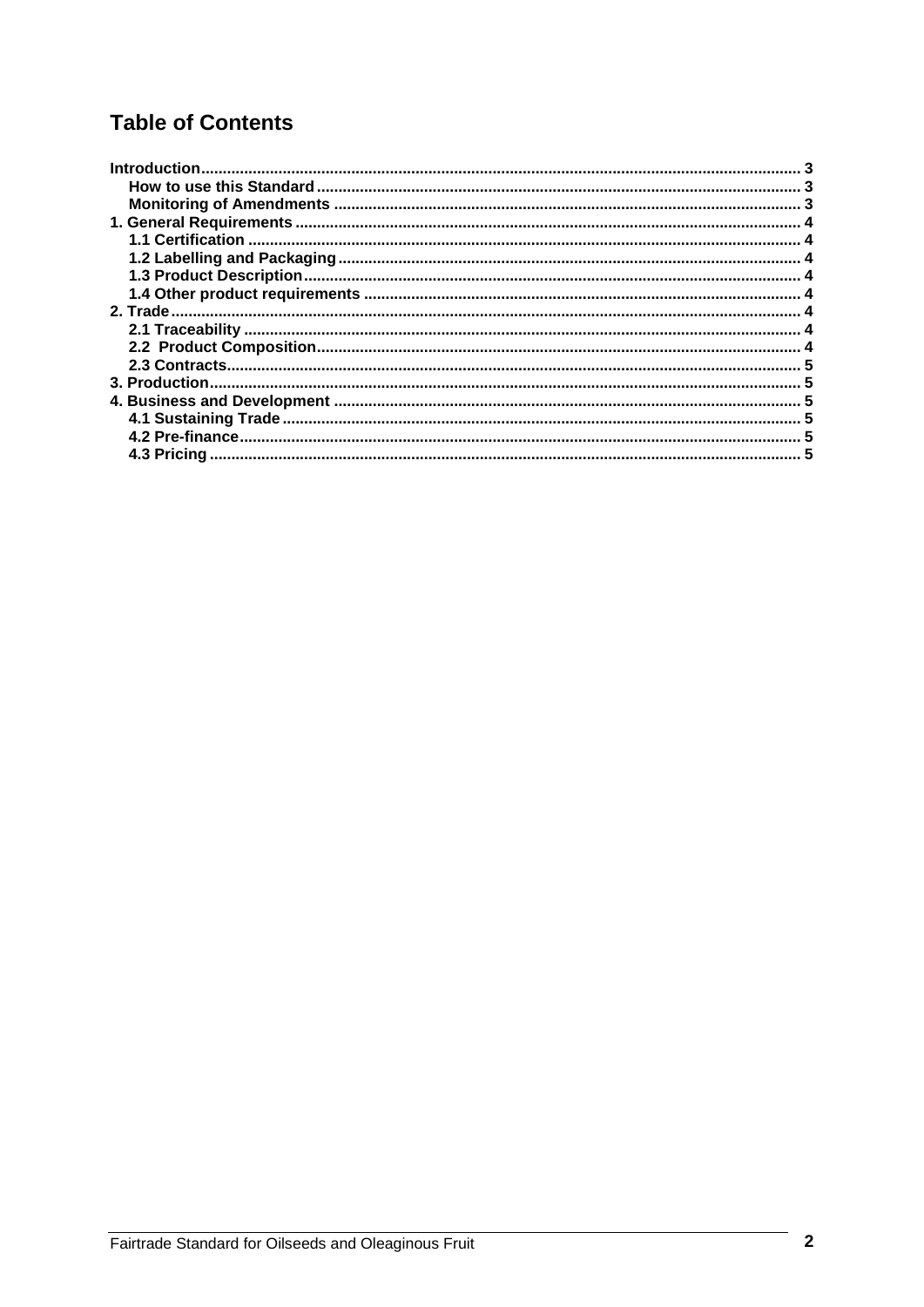# <span id="page-2-0"></span>**Introduction**

#### <span id="page-2-1"></span>**How to use this Standard**

Refer to the Generic Standard for Small Producer Organizations as a separate document as updated by Fairtrade International (FLO) on its website.

Refer to the Fairtrade Standard for Contract Production as a separate document as updated by Fairtrade International (FLO) on its website.

Please note that the Generic Fairtrade Trade Standard also applies. In cases where the product specific standard below differs from the Generic Fairtrade Trade Standard, the requirements presented in this Standard apply.

#### **Please note that coconuts can also be produced by Hired Labour. In this case, the Generic Hired Labour Standard applies additionally to this product specific Standard.**

In the case of shea tree nuts, the Small Producer Organizations are in fact associations of gatherers/ collectors as this variety of nut is a wild crop that is gathered/ collected and processed. The generic standards for small producers are fully applicable to shea tree nuts associations of gatherers/ collectors. The term small producers is defined to include gatherers / collectors.

## **Application**

The Product Specific Fairtrade Standards for Small Producer Organizations have been revised according to the New Product Classification (based on the Central Product Classification). The new standards apply from 1 July 2011.

## <span id="page-2-2"></span>**Monitoring of Amendments**

Fairtrade International reserves the right to amend Fairtrade Standards in accordance with Fairtrade International's Standard Operating Procedures [\(https://www.fairtrade.net/standard/how-we-set](https://www.fairtrade.net/standard/how-we-set-standards)[standards\)](https://www.fairtrade.net/standard/how-we-set-standards). Requirements of Fairtrade Standards may be added, deleted, or otherwise modified. Those who have to meet Fairtrade Standards are required to monitor pending and finalized revisions on Fairtrade International's website.

Fairtrade Certification ensures the compliance with Fairtrade Standards. Revision of Fairtrade Standards may lead to a change in the requirements of Fairtrade Certification. Those who wish to be certified or have already undergone certification are required to monitor pending and finalized certification policies and compliance criteria on the certification body's website [http://www.flo-cert.net.](http://www.flo-cert.net/)

| <b>Version number</b> | Date of publication | <b>Changes</b>                                                                                       |
|-----------------------|---------------------|------------------------------------------------------------------------------------------------------|
| $01.05.2011$ v 1.0    | 01.05.2011          | New Standards Framework (NSF) changes: (1)<br>reorganization of the standard into 4 chapters         |
| 01.05.2011 v1.1       | 01.12.2016          | Inclusion of limited rotational crops under contract<br>production                                   |
| 01.05.2011 v1.2       | 01.10.2018          | Addition of flaxseed when grown as a rotational<br>crop for rice producers under contract production |

## **Change history**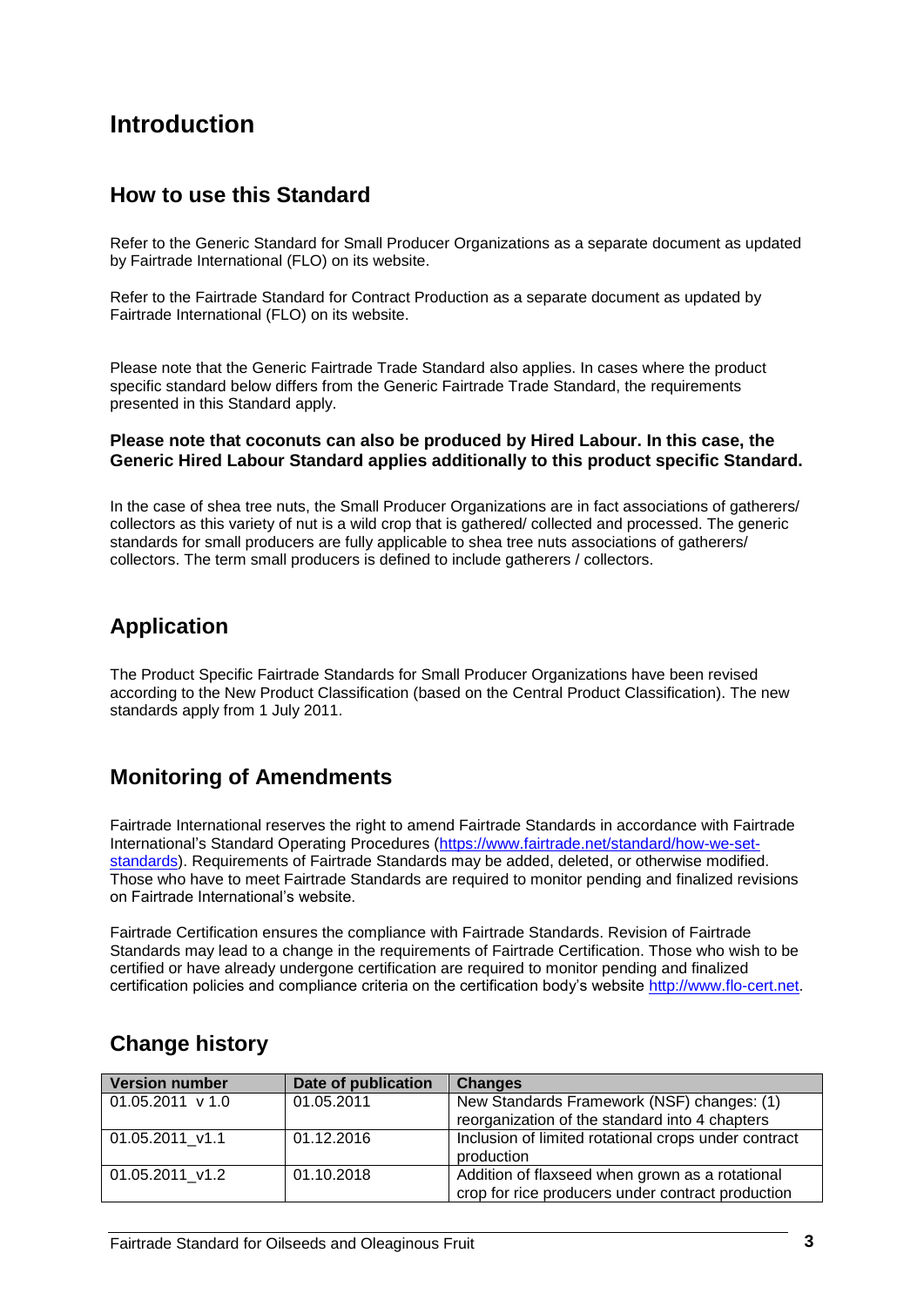# <span id="page-3-0"></span>**1. General Requirements**

#### **Intent and scope**

All operators taking ownership of Fairtrade certified products and/or handling the Fairtrade Price and Premium are audited and certified.

#### **This chapter applies to the certificate holder.**

This standard covers the purchase and sale of Oilseeds and Oleaginous Fruit, and soybeans fit for human consumption. For cotton and rice producers under contract production in India and Pakistan the standard covers soybeans, sesame and flax seed (linseed) when grown as rotational crops.

For the sections under certification and traceability (only), the standard also covers any processed products and derivatives.

The standard also covers its secondary products and their derivatives. The definition of secondary products is included in Annex 1 of the Generic Trade Standard.

A non-exhaustive list of products fitting the secondary products definition is published on the Fairtrade International website.

## <span id="page-3-1"></span>**1.1 Certification**

There are no additional requirements.

## <span id="page-3-2"></span>**1.2 Labelling and Packaging**

There are no additional requirements.

## <span id="page-3-3"></span>**1.3 Product Description**

Fairtrade oilseeds and oleaginous fruits include coconuts, olives and olive oil, soya beans, natural white sesame seed, shea tree nuts which are defined as dried, roasted shea kernels processed into shea butter, and flax seed (linseed).

Soybeans are all varieties of soy (*Glycine max*).

**For coconuts secondary products worldwide (except Oceania):** Secondary products of coconuts include the water, the husk and the shell and derivatives of these products.

## <span id="page-3-4"></span>**1.4 Other product requirements**

**1.4.1** The following quality standards apply to **oilseeds** traded under Fairtrade conditions: Conventional and organic natural white sesame seed must be 99% pure.

# <span id="page-3-5"></span>**2. Trade**

#### **Intent and scope**

This chapter outlines the requirements that you need to comply with when you sell Fairtrade products.

**This chapter applies to the Fairtrade product.**

## <span id="page-3-6"></span>**2.1 Traceability**

There are no additional requirements.

## <span id="page-3-7"></span>**2.2 Product Composition**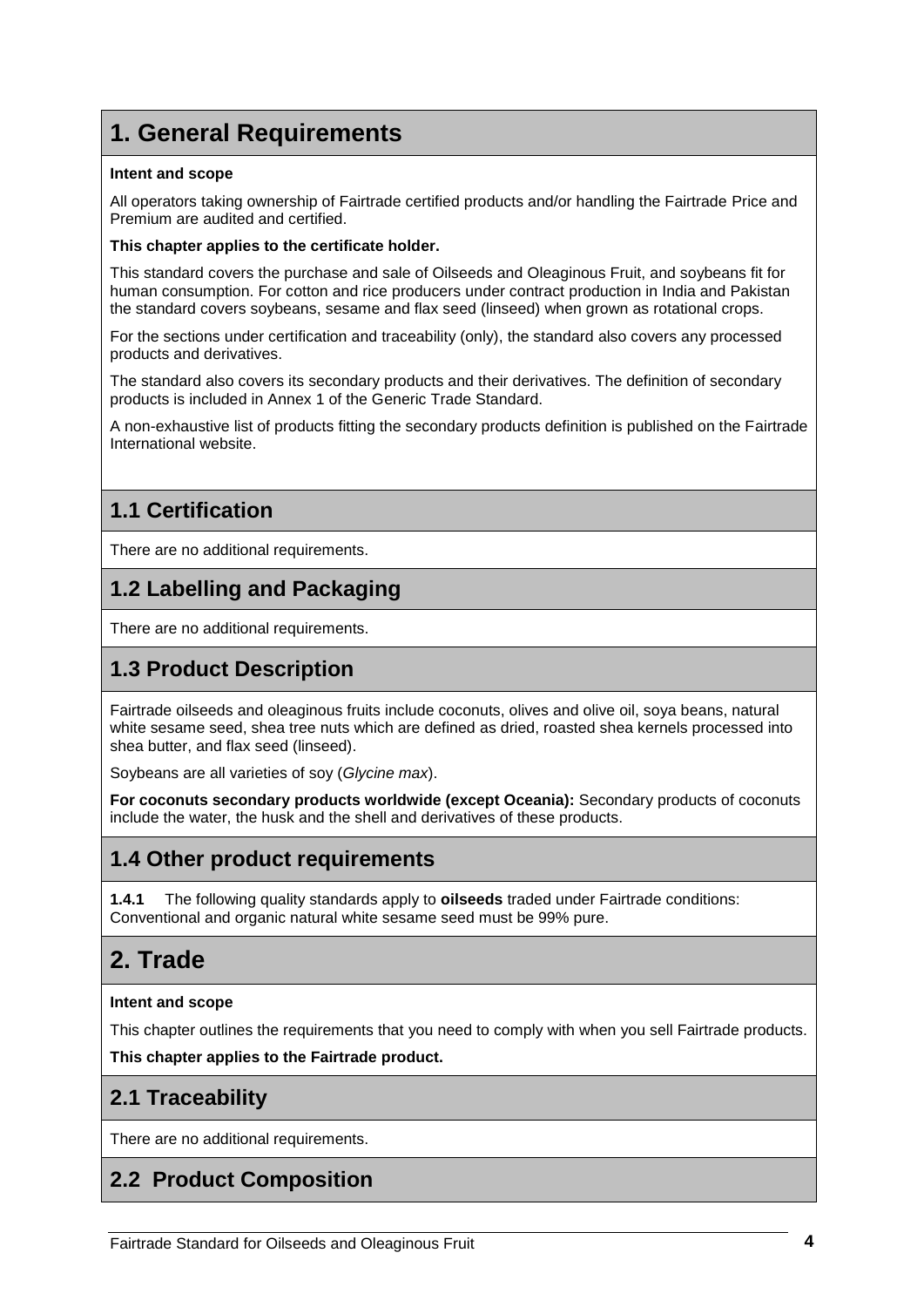There are no additional requirements.

## <span id="page-4-0"></span>**2.3 Contracts**

**2.3.1 For soybeans:** Contracts between buyers and producers must indicate that accidental and technically unavoidable GMO contamination is tolerated up to levels defined in the applicable national or international regulations, whichever is stricter. Contracts must specify which regulation applies.

# <span id="page-4-1"></span>**3. Production**

#### **Intent and scope**

This chapter outlines the ethical and sustainable production practices that are behind every Fairtrade product.

#### **This chapter applies to the Fairtrade product.**

There are no additional requirements.

# <span id="page-4-2"></span>**4. Business and Development**

#### **Intent and scope**

This chapter outlines the requirements that are unique to Fairtrade and intends to lay the foundations for producer empowerment and development to take place.

#### **This chapter applies to the certificate holder.**

## <span id="page-4-3"></span>**4.1 Sustaining Trade**

**4.1.1** Sourcing plans must cover each harvest.

Sourcing plans must be renewed a minimum of three months before they expire.

## <span id="page-4-4"></span>**4.2 Pre-finance**

**4.2.1** On request from the producer, the Fairtrade payer must make up to 60% of the value of the contract available as pre-finance to the producer at any time after signing the contract. The prefinance must be made available at least six weeks prior to shipment.

Contract production operators please refer to the Fairtrade Standard for Contract Production on prefinance.

## <span id="page-4-5"></span>**4.3 Pricing**

Fairtrade Minimum Prices and Fairtrade Premium levels for Fairtrade products are published separately to the product standards.

**4.3.1 For secondary products:** There are no Fairtrade Minimum Prices defined for secondary products and their derivatives. Sellers of the product and its next buyers must negotiate Prices for secondary products and their derivatives. A default Fairtrade Premium of 15% of the negotiated Price must be paid in addition.

Fairtrade International reserves the right to set a Fairtrade Minimum Prices for secondary products and its derivatives in the future.

#### **4.3.2 Payment Terms**

For purchases made at farm gate or ex works levels, payment must be made upon receipt of the product.

For purchases made at FOB level, payment shall be **net cash** against a full set of documents on first